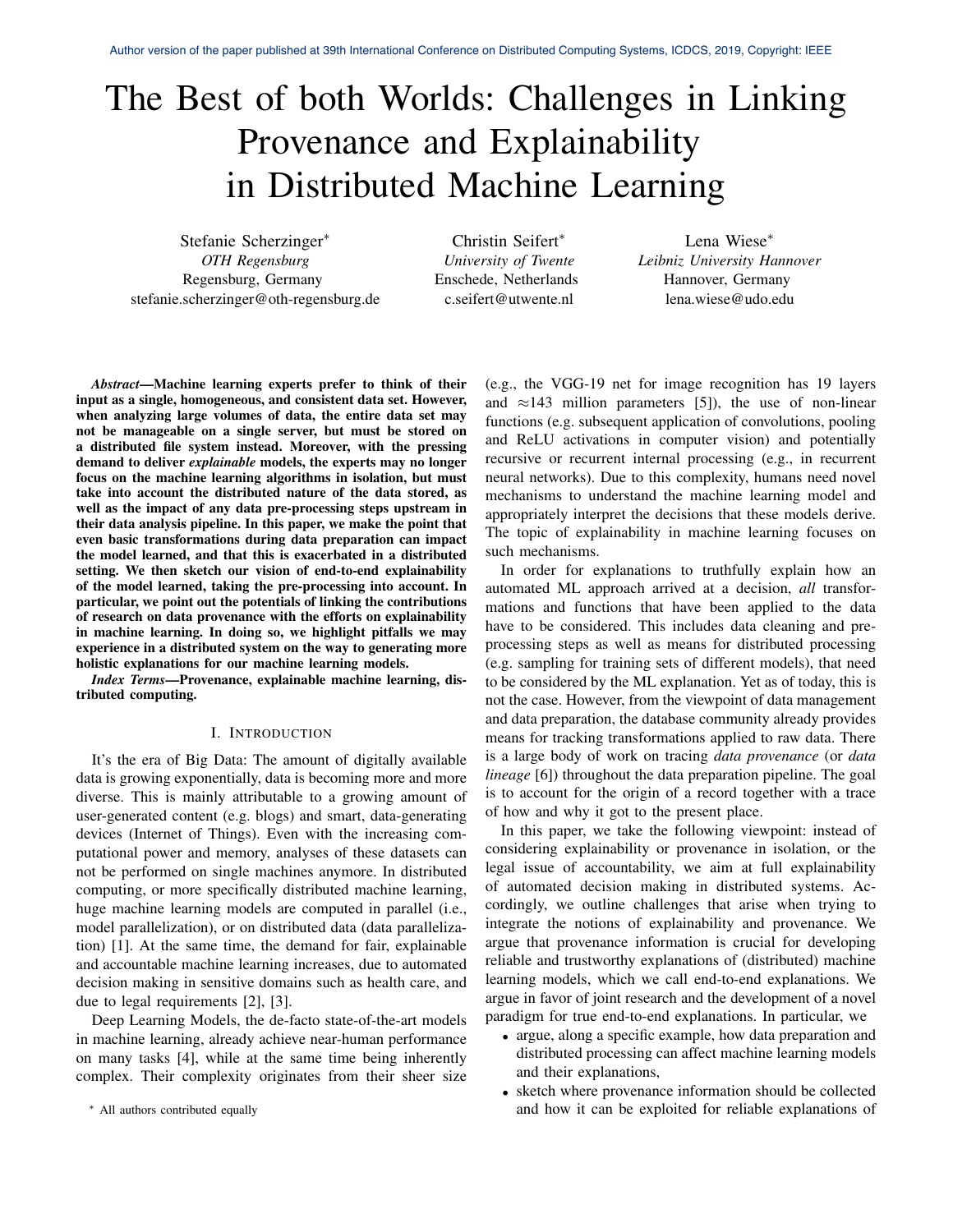distributed machine learning models, and

• lay out a range of nontrivial research challenges to be mastered for reliable and trustworthy explanations of machine learning models.

*Structure:* We next provide some background on key concepts used throughout this paper, such as the term *provenance*. We then walk through a small example use case of distributed machine learning in Section III and discuss how provenance information can be of use. The identified challenges for end-to-end explanations are then generalized in Section IV. The central idea of this paper is to leverage the concepts of provenance from database research and apply them to obtain trustworthy explanations of machine learning models; related work on provenance and explanations is discussed in Section V. We then conclude the paper.

#### II. BACKGROUND

This section introduces background terminology for explainability in machine learning (ML) and provenance in databases.

#### *A. Explainability and Model Provenance*

Explainability in ML has so far addressed different notions of explanations. Explanations for different machine learning models either

- show instances that are similar and lead to the same decision (case-based explanations, e.g. [7]),
- outline differences in otherwise similar cases (counterfactual explanations, e.g., [8]),
- show how much a feature contributes to the final decision (feature importance based explanations, e.g., [9]), or
- use/convert to a inherently understandable model (modelbased explanations, e.g., [10]).

We will illustrate these notions in our upcoming example.

In this article, the term *model provenance* means the tracking of all metadata (such as configurations, random number seeds, hyperparameters) needed to reproduce the training of the machine learning model (similar to the metadata tracking for machine learning algorithms in [11]).

#### *B. Data Provenance*

The terms data provenance and lineage are often used interchangeably, yet sometimes the former is used to only refer to the point of origin of a data record, while the latter includes the transformation process. In this paper, we use them synonymously. Data provenance is well-studied in both theoretical and systems research [12], [13]. In fact, there are publications dating back as long as 15 years [14], and again very recently in the context of data science [15], stressing the importance of tracing provenance throughout the data preparation pipeline so that it may be leveraged in succeeding stages. Keeping track of data flows and decisions or actions taken based on data has been identified as key for accountable data-driven interconnected decision systems [16]. This concept was further called decision provenance, as a term for system accountability, by the authors of [16].

Provenance in databases can be further categorized into (i) *where provenance*, addressing the origin of tuples from

a table/attribute perspective, (ii) *how provenance*, addressing the nature of the processing steps applied to tuples, (iii) *why provenance*, addressing any "source tuples" involved in the derivation, and (iv) *why-not provenance*, addressing the reasons why tuples are missing from the result.

Related research directions include the explainability of SQL queries, i.e. identifying the part of the provenance relevant for answering a query [17], answering *what-if* questions for hypothetical query execution [18], and SQL query explanation and debugging [19]. The latter also involves provenance tracing, with the narrow goal to explain query behavior.

Research on data provenance has produced a principled theory of commutative semirings [20], allowing to propagate provenance information through query evaluation.

## III. EXAMPLE SCENARIO

In this section we discuss a small example on a toy data set to illustrate

- the merits of generating better explanations using provenance information, and
- the challenge of producing both the provenance information and the explanations in a distributed setting.

We envision a scenario where we learn a machine learning model from data too large to be stored on a single machine. In order to illustrate the challenges of distributed machine learning in this paper, we choose an ensemble of decision trees as machine learning model. Ensemble methods aggregate decisions made by so-called base classifiers [21]. Base classifiers are either different models from the same model class trained on the same data chunk, or models from different model classes with different capabilities. The idea is that each base classifier is an expert on some aspect in the data and the final decision is based on an aggregation of expert opinions. We choose decision trees as base classifiers because of their inherent interpretability and straight-forward visualization<sup>1</sup>.

As the aggregation method, we choose averaging of class a-posteriori probabilities and maximum a-posteriori, such that from each decision tree we receive a probability for each class, average those over all decision trees, and choose the class with the maximum value as the final decision<sup>2</sup>. An example of such an ensemble is shown in Figure 1.

In this example, distributed machine learning is approached by i) computing one decision tree for each chunk of data (distributed across the computational nodes) and ii) aggregating their output into a final decision. To summarize,

- 1) we distribute the training data across the nodes in a distributed file system, such as HDFS;
- 2) locally, each node cleans its data regarding missing and noisy values; each node computes its own decision tree;

<sup>1</sup>With a decision tree model, it is easy to determine which feature combinations lead to a specific decision and – if the decision tree is small enough the whole model can be translated into a small batch of if-then rules, as also discussed in Example 3.

<sup>2</sup>This procedure differs from Random Forest classifiers, since the base classifiers are generated on informative and not on random features.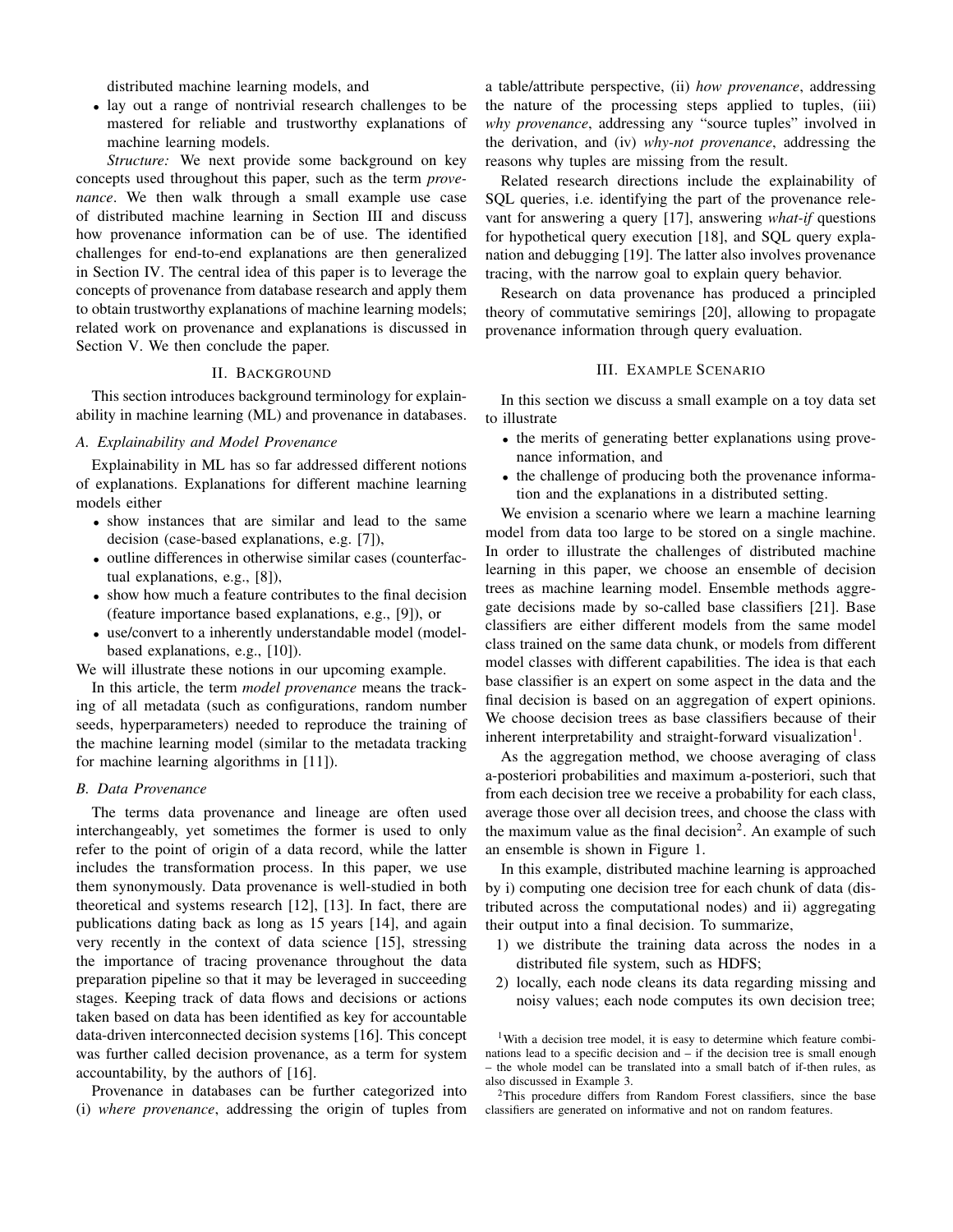TABLE I RAW DATA.

| Name $(N)$       | Age $(A)$ | Pizzas $(P)$ | Sport (S) | Fit(F) |  |  |  |  |
|------------------|-----------|--------------|-----------|--------|--|--|--|--|
| TRAINING DATA    |           |              |           |        |  |  |  |  |
| Amy              | 35        |              |           |        |  |  |  |  |
| <b>Bob</b>       | 20        | 2            |           |        |  |  |  |  |
| Charlie          | 32        | 2            |           |        |  |  |  |  |
| Dave             | null      | 5            | null      | " N "  |  |  |  |  |
| Eve              | 24        | null         |           | "∩ "   |  |  |  |  |
| Francis          | 35        |              |           |        |  |  |  |  |
| Greg             | 20        |              |           |        |  |  |  |  |
| Haley            | 32        | 2            |           |        |  |  |  |  |
| <b>TEST DATA</b> |           |              |           |        |  |  |  |  |
| Zoe              | 40        |              |           | 9      |  |  |  |  |

TABLE II PARTITIONED TRAINING DATA FROM TABLE I, AFTER LOCAL DATA CLEANING AND VALUE IMPUTATION. ATTRIBUTES NAMES ARE ABBREVIATED.

| NAPS FNAPS F                |  |  |               |  |  |
|-----------------------------|--|--|---------------|--|--|
| A 35, 0, 1, 1 F 35, 0, 1, 1 |  |  |               |  |  |
| B 20 2 1 1 G 20 4 1 1       |  |  |               |  |  |
| $C = 32.$ 2. 0. 0           |  |  | H 32, 2, 0, 0 |  |  |
| D $23.04$ 5. $0.68$ 0       |  |  |               |  |  |
| E 24. 2.94 1. 0             |  |  |               |  |  |

- 3) the machine learning expert runs an algorithm to aggregate the locally computed trees into an ensemble, and publishes it to the end users as the resulting model;
- 4) ultimately, the end users apply the final ensemble model to classify new records.

We will outline how provenance data can be valuable for performing the last two steps, and accordingly, which provenance information has to be tracked in the first two steps.

#### *A. The Running Example*

Suppose want to predict the fitness of adults, depending on their pizza consumption and exercise habits. Table I shows the raw data for patients Amy through Haley. Physicians have collected data on their patients' names, their age, the number of pizzas they eat per week on average, and whether they exercise at all. Further, they have determined their general level of fitness, denoted by 0 (unfit) and 1 (fit). Some values are missing (denoted *null*), and some values are noisy.

Zoe is a new patient. Her fitness should be predicted based on her other attributes and the data from the other patients.

Table II shows the data distributed across two compute nodes: data are split into two disjoint partitions, that will be processed independently. After data partitioning, a local data preparation step was performed: The nodes have repaired inconsistent entries in the *Fit* column by translating "N" and "0" to 0. Since decision tree learners usually cannot handle missing values, a nonparametric estimator is used to impute the *null* values based on the observed other values for each feature [22]. (Incidentally, no data was changed during this step in the second partition.)



Fig. 1. Ensemble of decision trees. Trees 1 and 2 have been trained locally, on the distributed data partitions from Table II. When classifying test patient Zoe, the locally trained trees do not agree.

Figure 1 shows the decision trees 1 and 2 computed locally from both data partitions. $3$  In tree 2, the only feature relevant for predicting fitness is whether a person exercises regularly. Based on this model, the reasonable (and only) medical intervention would be to recommend regular exercise. While this is surely not wrong, it only reflects part of the real world. Decision tree 1 relies both on nutrition and exercise as informative features. Intervention based on this decision tree is to increase exercise, as well as to reduce pizza intake.

Now, let us consider Zoe, age 40, daily consumer of pizzas and intensive exerciser. Interestingly, Zoe is classified as unfit by tree 1, and fit by tree 2. The best decision the ensemble of trees can make, after aggregating the decisions of the single trees, is to state that Zoe is just as likely fit as she is unfit.

#### *B. Provenance for ML Experts*

Typically, the basis for tracing provenance are annotations to the data, as illustrated next.

*Example 1:* Table III again shows the data from the first partition after local pre-processing. The last two columns contain provenance annotations for each tuple. The penultimate column (in a notational style inspired by [23]) describes how each entry was derived, using relational algebra operators.

<sup>&</sup>lt;sup>3</sup>All trees shown were generated in python using the sklearn library. The Jupyter notebook and the data are available online at https://bit.ly/2MYtRal. The visualization encodes the following information: The base color of the node represents the classification made for data records that pass trough this node, green for "fit" and red for "not fit". The saturation in color represents the confidence of this decision, highly saturated means highly confident. The first line of text labelling a node indicates the splitting attribute and the decision threshold (e.g.  $\pi$ ) pizza  $\leq$  2.47), the last line is the decision made in this node. The label entropy indicates the splitting criterion (here, information gain) and the value of this criterion in this specific node. Further shown are the number of training samples passing through the node and their respective distribution over the classes of interest. "value  $=[3,2]$ " in the root of tree 1 means there are five samples in total, three from class "not fit" and two from class "fit".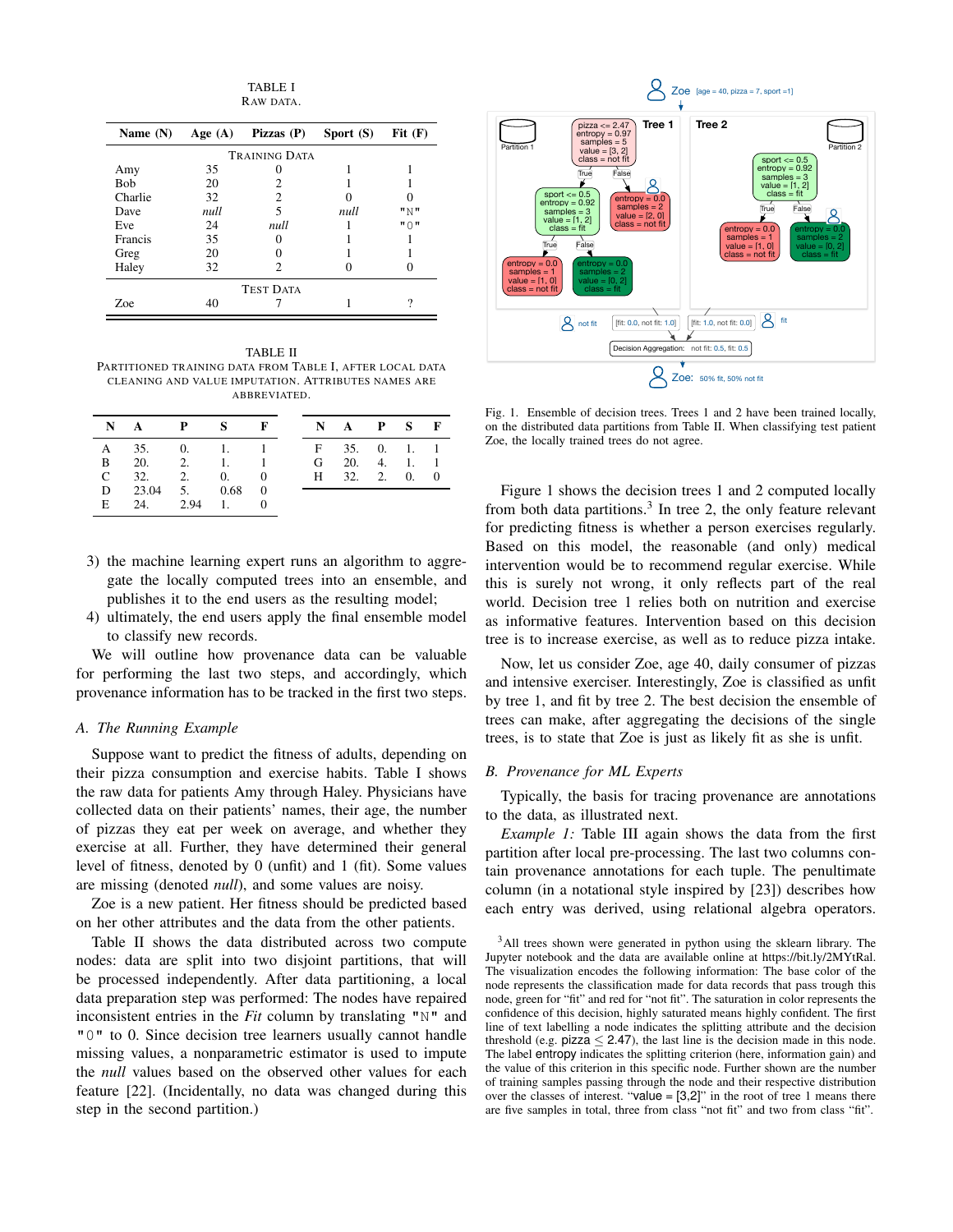TABLE III DATA PROVENANCE FOR THE FIRST DATA PARTITION AS ANNOTATIONS ON TUPLES.

| $N \, A$ |       |  | F directly derivable from the raw data in table $T_1$ by                                                                                                                                                 | conf. |
|----------|-------|--|----------------------------------------------------------------------------------------------------------------------------------------------------------------------------------------------------------|-------|
|          |       |  | A 35. 0. 1. 1 $T_1(A, 35, 0, 1, 1)$                                                                                                                                                                      | 100%  |
|          |       |  | B 20. 2. 1. 1 $T_1(B, 20, 2, 1, 1)$                                                                                                                                                                      | 100%  |
|          |       |  | C 32. 2. 0. 0 $T_1(C, 32, 2, 0, 0)$                                                                                                                                                                      | 100%  |
|          |       |  | D 23.04 5. 0.68 0 $t := T_1(D, null, 5, null, "N")$ ;                                                                                                                                                    |       |
|          | E 24. |  | $\pi_{N,P}(t) \times (A : Imp_A(T_1,t)) \times (S : Imp_S(T_1,t)) \times \pi_F(\sigma_{F'=W'' \vee F'=0} \circ (\rho_{F' \leftarrow F}(t) \times (F:0)))$<br>2.94 1. 0 $t := T_1(E, 24, null, 1, "0")$ ; | 60%   |
|          |       |  | $\pi_{N,A,S}(t) \times (P: Imp_P(T_1,t)) \times \pi_F(\sigma_{F'=``N''\vee F' = "0"}(\rho_{F'\leftarrow F}(t) \times (F:0)))$                                                                            | 60%   |

By  $T_1$ , we refer to the table holding the raw data assigned to the first partition. For instance, the record for Amy is unchanged, but the records for Dave and Eve differ from the raw data. The function  $Imp_A(T_1, t)$  imputes the missing age value in tuple t, based on the locally available table  $T_1$ ; we proceed similarly with the other imputation functions.

The last column records modifications to tuples on a much more coarse-grained level, stating the confidence in this tuple as the percentage of attributes that remain unchanged. This idea of annotating confidence values is highly related to the works on probabilistic databases, c.f. [24], and techniques for propagating such confidence values through query evaluation.  $\Box$ 

We now picture the machine learning expert evaluating the trained model:

*1) Considering Data Uncertainty:* Having requested how and where provenance, the machine learning expert obtains a trail that accounts for the origin of a record, together with an explanation of how and why it got to the present place.

*Example 2:* Having classified the test record from patient Zoe, our expert finds out that the final a-posteriori distribution is uniform and the model cannot make a confident prediction for any of the classes. Our expert starts with requesting how and where provenance on the input data for tree 1.

She could then be presented with fine-grained data provenance: references to the raw tuples, in addition to the transformations applied, as seen in Table III. While these annotations exactly record the processing steps applied to each raw tuple, and allow a *white box* view, our machine learning expert may not be familiar enough with database theory so as to be fluent in relational algebra. Moreover, this low-level, per-tuple annotation may be simply too much information to be explored manually, given that our expert is processing Big Data.

We therefore also consider an alternative: The last column contains coarse-grained provenance information called *confidence*, merely stating the similarity of a tuple compared to its original. This can be considered a *grey box* view of preprocessing (allowing more insight than treating the model as a *black box*). At least, our expert can now tell that some tuples have been modified, since not all input tuples have  $100\%$ confidence. Naturally, confidence might also be tracked on the level of single values, not just entire tuples.

We defer the extended discussion of finding an appropriate level of granularity in tracking provenance to Section IV, and continue with sketches of how the machine learning expert may leverage her provenance-triggered insights. On an aggregated level, she finds out that average data confidence for the first partition amounts to 84%, while it contains 63% of the tuples. The other partition contains 37% of the tuples with 100% data confidence.

It is now up to the expert whether to account for the data uncertainty in building her model, or whether to even exclude problematic tuples from the analysis altogether. Considering data uncertainty, she could conclude that while the first decision tree is built on a larger share of the data (63% of all tuples), and thus more trustworthy, it also has higher data uncertainty (84% certainty on average). A simple approach would be to not consider the output of each tree equally, but rather weight the decision from the tree 1 by the factor  $0.63 \cdot 0.84$ , and the decision from tree 2 by the factor  $0.37$ .<sup>4</sup>

*2) Bias, Skewness, and Fairness:* Upon visual inspection of the patient names, it seems that the raw data from Table I predominantly describe male patients (this information is not directly encoded, but only deducible from the persons' names). In our specific scenario, decisions might need to be gendersensitive. Moreover, the data distribution according to Table II produces skewed data: The first partition is dominated by unfit patients, whereas the second partition is dominated by fit patients, all male. Dealing with biased and skewed data is an active issue in machine learning research, as we point out in our discussion of related work in Section V.

The fact that the data itself is biased towards gender is not so straightforward to detect automatically. However, the skewness of the data partitioning may be discovered, for instance, by comparing summary statistics from the global data set against the locally available data set. One straightforward option is to compare histograms, which can be efficiently computed in a distributed fashion, e.g. using MapReduce [25], [26].

In fact, we consider it quite likely that the data available on a local node within a distributed file system, such as HDFS, is skewed: Data warehousing or data lake scenarios commonly follow the "write once, read many times" paradigm: Incoming data is chopped into HDFS chunks and distributed by HDFS in the system. Over time, new chunks are added, yet existing

<sup>&</sup>lt;sup>4</sup>This weighting results in scores that are not a probability distribution over classes anymore. Normalisation might be added if class probabilities are required for the final output.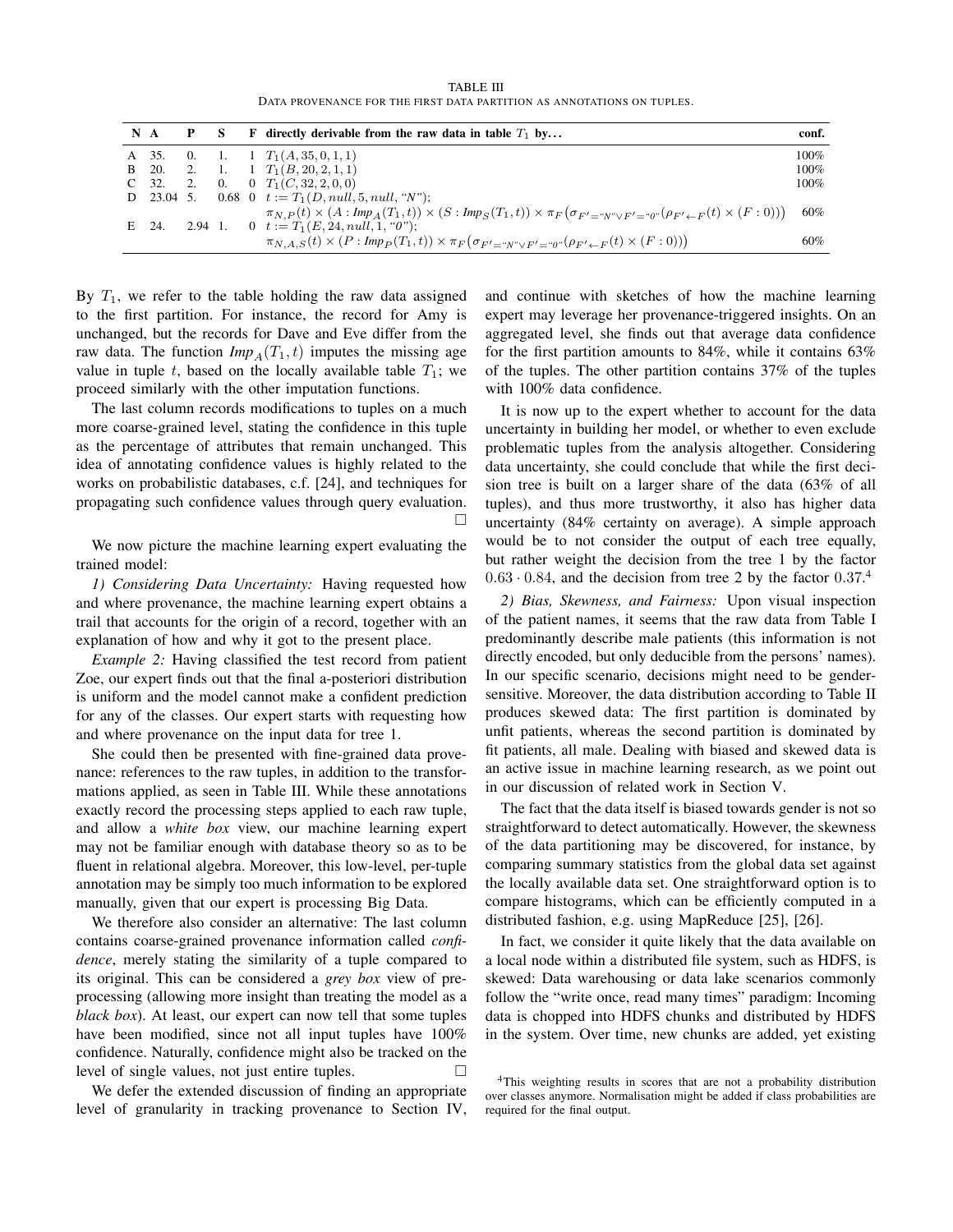chunks are never updated.<sup>5</sup> Consequently, when the global distribution of data changes over time, this is not reflected in older chunks.

As we also discuss in Section IV, we believe that this challenge may be addressed systematically, by extending distributed machine learning algorithms such that they account for skewness. In spirit, this is related to the efforts in the machine learning algorithms to be subgroup-fair, discussed in Section V, or more generally, to develop machine learning algorithms that are bias-aware.

Additionally, we may even envision new and sophisticated data placement strategies for data chunks, beyond the HDFS strategy of sharding chunks across the physical nodes such as to evenly distribute the workload. In general, devising dynamic data placement strategies to improve system performance already is a current field of research [28]–[32]. With data skewness in mind, chunks might also be placed such that due to co-location of complementary chunks, the probability of a physical node working with skewed data is reduced.

## *C. Provenance for End Users*

In the following, we envision patient Zoe using the computed classifier as a *black box model* to get an estimate of her fitness during her annual medical checkup. We walk through several scenarios where the explainability of her result can be improved based on provenance information, thus providing a *grey box model*.

As we also discuss as part of the research challenges, it remains an open question in what form provenance information can be integrated with this black box model, to be made available to the end user.

*1) Model-based Explanations:* Model-based explanations attempt to generate a white-box view of the black box (not understandable) machine learning model. For our base classifiers, the decision trees, we derive an explanation by simply converting each decision tree into a rule. For small decision trees, this rule is comprehensive and easily understandable by humans. The explanation for an ensemble is more involved and depends on the aggregation method used. Additionally, general information about training the algorithm (that is, *model provenance*) can be provided in compiling an explanation. For instance, this could be the size of the training set, hyperparameters (i.e. the configuration parameters of the machine learning algorithm), and the performance of the trained model on a separate data set that has not been used for training.

*Example 3:* Tree 1 from Figure 1 translates to the rule

if pizza  $\leq 2.47$  and sport  $> 0.5$  then fit,

and tree 2 to

if sport 
$$
> 0.5
$$
 then fit.

Hyperparameters include the splitting criterion (here: information gain) and the minimum samples required for a node

to attempt a new split (two in this example). The decision of the final ensemble can then be explained as taking the average of the previous decision values. Showing this to the end-user is not straight-forward, however, our aggregation function is a linear function of the output of the decision trees and linear functions are considered understandable [10].

If provenance information is available, the explanation can reflect that there was uncertainty in the input data because of missing values and that the decision is biased towards males, resulting in more holistic and truthful explanations.

*2) Feature-based Explanations:* Feature-based explanations highlight the features that contributed most to the final decision. Feature-based explanations are straightforward to extract from decision-trees, by simply tracing the path a data record took from the root of the tree to the leaf.

*Example 4:* In our example (Fig. 1), a feature-based explanation for the decisions of tree 2 would state that sport has a positive influence on fitness, while for tree 1, additionally, pizza has a negative (and stronger) influence. Both are valid explanations that capture the decisions made by their respective model. Yet the first does not truthfully reflect the real world<sup>6</sup>. The feature-based explanation for the final decision of the ensemble is then the list of features from the trees ranked according to their importance in the single trees, and – if provenance information were available – weighted by the trustworthiness of each tree. The trustworthiness value would be calculated based on considerations about data uncertainty and potential biases of the model.

*3) Case-based Explanations:* Case-based explanations show records that are treated as similar by the algorithm, such as a group of (anonymized) patients for whom the same decision was made.

*Example 5:* Zoe (age 40, avid fan of pizzas and exercise, classified as unfit by tree 1, fit by tree 2, and undecidable by the tree ensemble), requests case-based explanations. Because the final decision is equally based on tree 1 and tree 2, and for the sake of conciseness, we focus our discussion on obtaining case-based explanations for single trees.

- Given tree 1, the system would list Dave and Eve who eat more than 2.47 pizzas per week, and despite exercising regularly, are nevertheless unfit.
- Given tree 2, the system would list Francis and Greg as similar, since they also exercise and are also fit.

Given the information from tree 1, Zoe might again realize that while Dave and Eve do exercise and eat a lot of pizza, the sports value of Dave (0.68) is only a guess. This raises the question whether this decision can be fully trusted.

To dig deeper, our Zoe (or her general practitioner) might state a case-based "what-if" question: who is similar to Zoe in terms of behaviour, but is classified as fit instead of unfit? As answer, Bob will be listed, showing that a moderate pizza consumption in combination with exercise indicates fitness, which seems reasonable and also actionable for Zoe.  $\Box$ 

<sup>&</sup>lt;sup>5</sup>In fact, early versions of database systems like Hive, built on top of HDFS technology, did not even provide any means for updating data, c.f. [27].

<sup>&</sup>lt;sup>6</sup>In fact, both models are abstractions of the real world and do not completely reflect it, but tree 1 is a more complete representation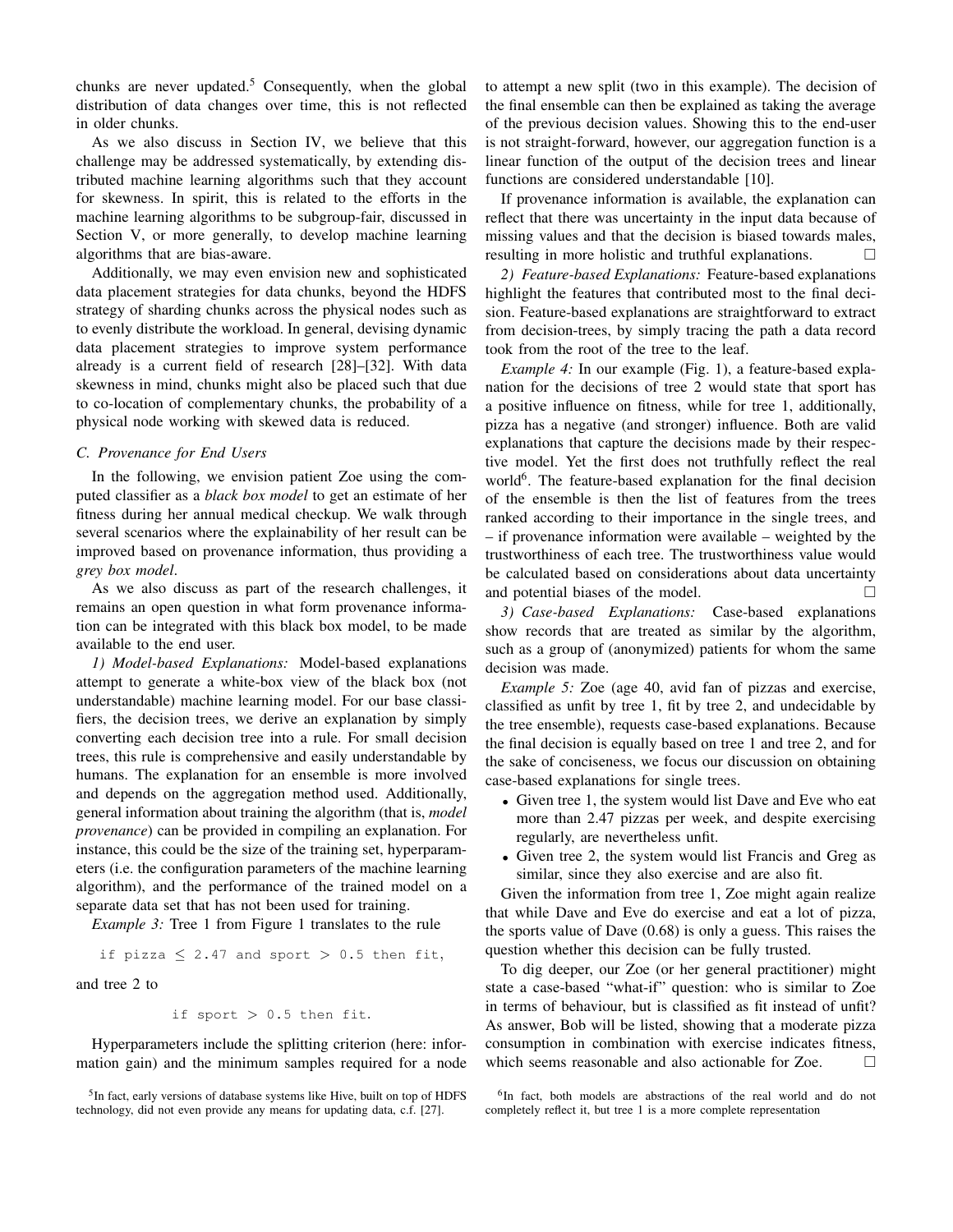## IV. CHALLENGES AND IDEAS FOR SOLUTIONS

Achieving end-to-end explainability for machine learning in distributed systems comes with its own challenges. We next categorize these challenges and sketch first ideas.

## *A. Access to Provenance Information*

For generating truthful explanations, we would like to guarantee that all data processing steps are repeatable [13], and we also have all information on *model provenance*, i.e., the training of the ML model. In consequence, then the model and all its predictions are reproducible [11].

Unfortunately, most of the popular machine learning libraries do not make their internals transparent. For instance, the scikit-learn library used in our example in Section III to impute missing values does not provide any programmatic access to meta information on how this imputation works. In order to track what-provenance for the values that have been imputed, we would need to extract the necessary information from the publication associated with the machine learning library, and ideally (or in case no publication is linked to the library), inspect (and understand) the source code of its implementation. Otherwise, it is not clear whether the algorithm derives a missing value given all values in that relation's column, or whether it considers the complete relation.

Similarly, many ML algorithms rely on random choices and random data sampling. Random forests for instance, select the splitting features randomly  $[33]^{7}$ , while neural networks randomly initialize all weighs between layers. For these cases, we might like to record even the seeds to the random number generators as part of data provenance. Yet virtually none of the popular machine learning libraries and tools make this data accessible. Similarly to the metadata tracked for reproducible experiments with algorithm developers as stakeholders [11], we need *model provenance* to fully explain the faithfulness of a machine learning model to end-users. Note that the model itself, i.e., the algorithm class and the trained model parameters, is not included in model provenance. The model itself is stored for predictions separately, but additional information is necessary to judge the usefulness of those predictions.

*Solution Ideas:* Making provenance information available in all data processing steps, whether pre-processing or model learning, requires the joint effort of both the database and the machine learning community. While this may seem a daunting engineering effort, it is a long-term investment for all communities involved. Besides faithful explanations of machine learning models, we further have the added benefit of reproducible machine learning workflows [11].

## *B. Provenance Granularity*

One classic, open question is how verbose provenance data can be to be consumable, and at the same time, usable by a machine learning algorithm. Dealing with Big Data, in distributed systems, lends a new urgency to addressing this

question. Coarse-grained provenance is merely a high-level description of the basic data preparation workflow and its stages. Yet fine-grained provenance means tracking at the granularity of individual records.

Data distribution exacerbates the granularity problem: each server will first of all track their local provenance independently – and they might have different requirements with respect to granularity. We can see this in our example as follows. The left partition in Table II is modified by preprocessing (imputation of values). When later on inspecting provenance information, we need a fine-grained information at cell level: we have to expose the exact way how the imputed cell values were derived – hence, for the imputed cells we have to maintain the information on which other values they are based. In contrast, the right partition in Table II remains unchanged during pre-processing. When requesting provenance information for this partition, tuple-level provenance is sufficient: we just have to provide the information that the original raw data were used in the machine learning pipeline.

*Solution ideas:* Future provenance systems should provide a feature of customized abstraction: Provenance information should be provided at a granularity matching the requirements of the machine learning method at hand. We therefore need mechanisms that can find out which granularity of provenance data is processable by the chosen machine learning method. In Example 2, we can see that the more abstract notion of confidence can be exploited by the decision tree learners later on to assess the quality of the models learned on distributed data. Yet, other methods could also exploit provenance tracking at the level of relational algebra expressions to achieve more truthful explanations. For programmatic access, an intelligent provenance system should be able to negotiate the granularity of provenance information between the data preparation layer and the machine learning tool. Moreover, as shown by the imputation example, potentially different levels of granularity should also be supported.

# *C. Data Volume*

Building scalable solutions for storing and processing large volumes of provenance data is already an issue today. Yet when we combine the collection of provenance data with the quest for explainable machine learning algorithms, we will generate even more provenance data. Moreover, in a distributed setting, the provenance information will itself be distributed across compute nodes: Each server is responsible for tracking provenance data locally.

*Solution Ideas:* Future provenance systems need data structures and mechanisms to query distributed fine-grained provenance information efficiently. Thus, we may need to apply highly specialized, compressed data formats (e.g. multiindex data formats, such as HDF5).

## *D. Bias and Fairness*

In distributed file systems, the focus is to optimally distribute the data to optimize access time and database operations. Consequently, the data on single machines might not

 $7$ Given the multitude of variations for the general Random Forest algorithm, the problem of computing provenance becomes even more pronounced.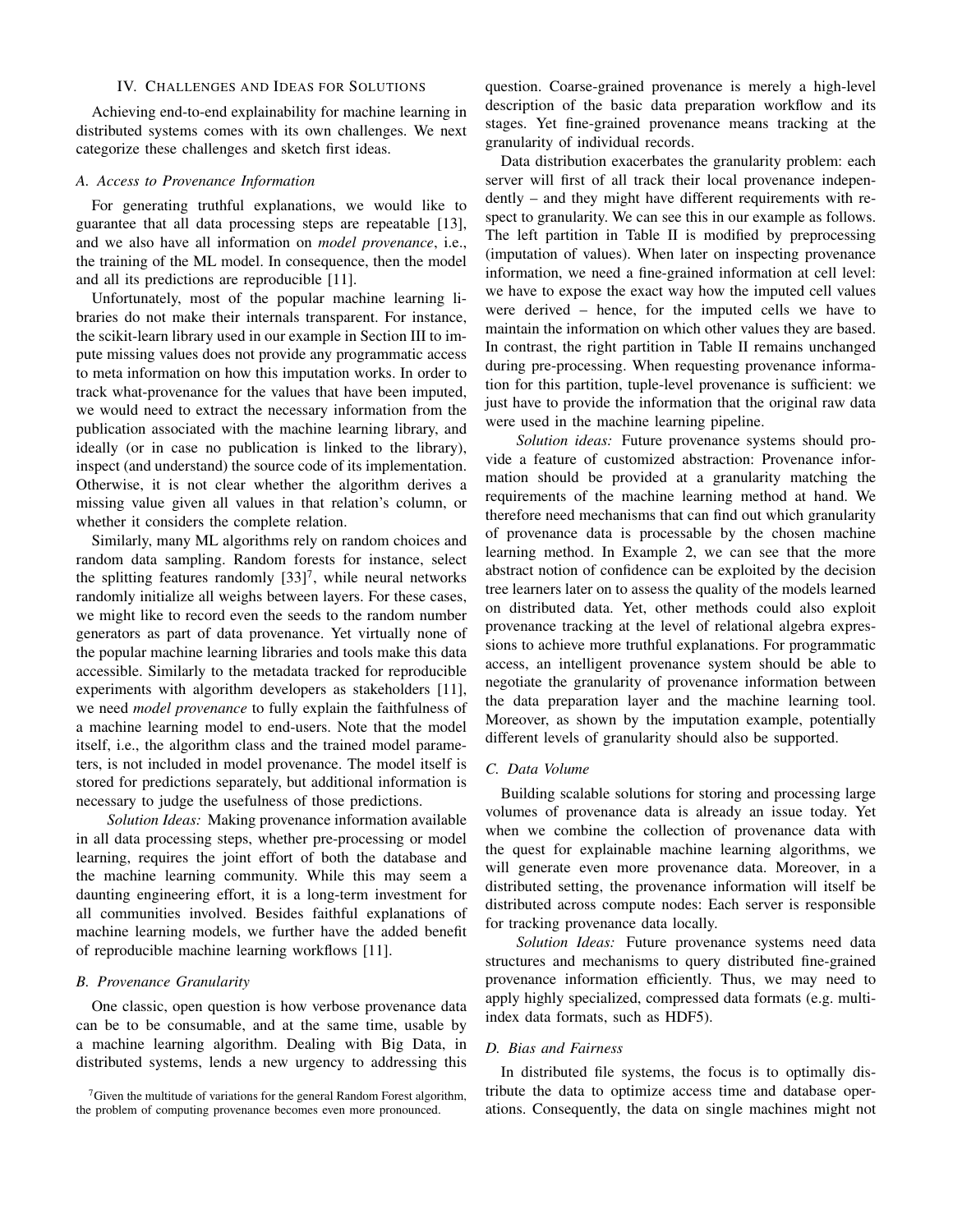be representative for the general data distribution (e.g., approx. 50% males and 50% females). This might lead to effects where the data trends detected on single machines differ from the general trend, and effect known as Simpson's paradox [34], or the resulting machine learning model might be highly biased and provide unfair decisions to certain subgroups. In Example 2, the second partition in Table II is highly biased towards males making the trained model prone to predict male fitness with much higher accuracy than female fitness [35]. In traditional single-machine machine learning, the data is contained in one data chunk and the learner uses the whole data set of random samples to ensure that the training data is representative of the whole data set. In distributed machine learning, random sampling across the whole data set is highly inefficient or not computationally feasible at all.

*Solution Ideas:* Future provenance systems should be integrated with novel bias-aware algorithms in machine learning; these should then take the underlying data distribution into account. For instance, in Bayesian classification, the class prior probability can first be calculated on single machines, then aggregated to the global class prior probability, which is shared with all workers, that then compute the posterior probability based on the locally available data. While this approach is straight-forward for Bayesian models, other classes of machine learning algorithms would need to be adapted. In addition, by obtaining statistics about the distributed partitions, biased data partitions can be identified and exposed.

Ideally, a better and less biased data distribution can be induced based on statistics, where the distributed file system assigns data chunks to physical nodes such as to take imbalances of the data distributions into account. Yet, in practice this might now always be possible due to conflicts with privacy requirements (see Section IV-H).

### *E. Provenance Visualization*

An intrinsic challenge – even in single-node settings – is how to visualize provenance data in a consumable form to either machine learning experts or end users. In particular, for large data sets, it will be unfeasible to inspect every single raw record, heavily impairing the usability of the captured data [16]. Moreover, in a distributed setting, provenance visualization has to aggregate information from several servers.

*Solution Ideas:* Future provenance systems should be able to summarize data and model provenance traces e.g., by visualization techniques [36] allowing flexible access to different levels-of-detail [37]. Both the Human-Computer Interaction Community and the Visual Analytics community have already identified explainable, accountable and intelligible systems in general as part of their research agenda [38], [39]. With provenance information being crucial for trustworthy explanations, novel approaches need creative solutions collaboratively designed by machine learners, database experts, as well as the information visualization and human-computer interaction communities.

# *F. Data Freshness*

In an advanced machine learning setting, a model might also consider the time at which a data item was created or modified; more recent data might get more influence when training the model. Explainability of ML models should also exploit the time of origin and modification in order to let the user assess whether the result is based on timely and fresh data. In a Big Data setting, where the machine learning expert relies on data provided by several independent sources, stale data might occur quite often and tracking data freshness is a more difficult problem. This also raises the question at which level of granularity the timestamping of data should take place.

*Solution Ideas:* Future provenance systems should be able to track the time of creation and modification of data and expose it to the machine learning algorithm in order to make the time information usable by explanations. In a distributed setting, a common notion of time has to be established, especially for application scenarios that require real-time decision making and/or are based on online learning.

## *G. Variability and Lack of Standards*

It is not clear exactly which kind of provenance information is relevant for the machine learning community, as this problem space is huge: Academic research has produced hundreds of different machine learning algorithms, each with different requirements and abilities with respect to input data. Moreover, there are several competing notions of machine learning explainability. Further, the requirements on explanations for different stakeholders differ, and it is not clear what makes a good explanation. Most of the time, data pre-processing implementations or machine learning implementations are black boxes that do not expose enough information to be immediately exploitable for explanations; in our example, the exact ways how the imputed values were derived are not revealed when using the python library. Similarly, on the database side, we have competing notions of data provenance, as well as vast choice of database systems beyond those supporting the relational model [40]. Novel data models in return require customized provenance mechanisms.

*Solution Ideas:* Both communities need to consolidate, standardize, and agree on data exchange formats. To avoid technological lock-in, we need programming APIs and standards that let us to switch between database backends, provenance formalisms, and machine learning algorithms. In particular, in our distributed setting it might even be possible that different data sources use different database systems; hence provenance should also be supported by data integration systems and distributed query engines (like for example, Presto or Dremio).

## *H. Data Protection and Privacy*

Compliance with data protection regulations is a major requirement for IT systems managing sensitive data. This in particular applies when integrating data from different data providers. For example, we can consider the case that the two partitions in Table II are independently managed by two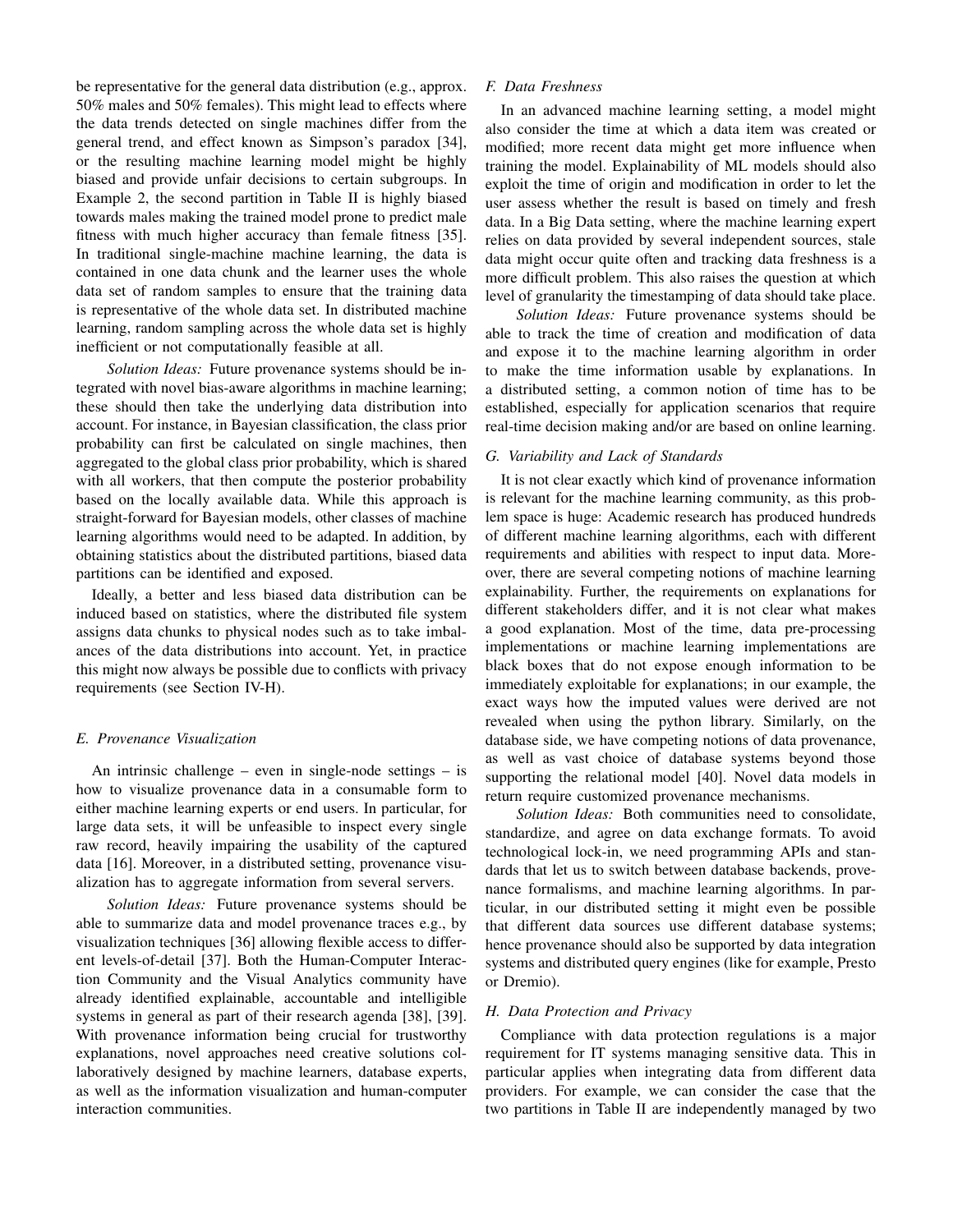different hospitals. These hospitals do not want to disclose the data of their patients. When each hospital removes all personally identifiable information (performing anonymization and pseudonymization) from the training data, the quality of the derived explanations is likely suffer, because external users of the model (e.g. Zoe and her physician) are not allowed to drill into the provenance information down to the level of the raw input tuples.

*Solution Ideas:* This calls for privacy-compliant tradeoffs between guaranteeing anonymization and yet providing provenance data and ML explainability. Existing formalisms like for example k-anonymity [41] and separation of duties [42] must be extended appropriately. In addition, novel cryptographic approaches (for example based on homomorphic encryption or secure multiparty computation) have to be developed to obtain provenance data without breaching privacy.

## V. RELATED WORK

Research on scaling up machine learning algorithms looks back at a long tradition [43]. With the recent proliferation of Big Data, interest in this field has been revived. In order to understand challenges and solutions for trustworthy explanations of automatic decision making systems in distributed settings, we review work in two partial aspects. First, we consider provenance for automated decision making. Next, we consider provenance research in distributed settings. We further discuss work on explanations of machine learning models, and bias and fairness in machine learning – a problem we identify as being more pronounced in distributed decision systems.

*a) Provenance for Automated Decision Making:* The idea of harvesting provenance information for aspects of automated decision making has been introduced before [11], [16]. Decision provenance aims at tracking data flows to enable the identification of entities responsible for a particular decision or action [16]. The goal of decision provenance is to ensure (legally) accountability of decision-making systems. Accountability and transparency are different from explainability: the latter focuses on *what was happening* for a complex decision to come into being, the former focuses on *who is responsible* for a particular (sub-)decision. Schelter et al. [11] introduce a data model for tracking metadata of machine learning models, such as model identifiers, model versions, hyperparameters, and identifiers of the training and test data used in the experiment. Their idea of using provenance data for machine learning models is similar to ours, however, their target users are algorithm designers and the goal of the framework is to assist model development. In this paper, we argue for data and model provenance to explain machine learning models also to end users and discuss associated challenges.

However, the machine learning community does not yet systematically exploit provenance information collected during data preparation. While there is a proposal for queryable provenance [44], there are no standardized interfaces yet. Making provenance information programmatically accessible is a prerequisite towards machine learning algorithms actually leveraging this information when deriving explanations.

*b) Provenance in Distributed Settings:* Naturally, the notion of data provenance tracking has long since been extended to MapReduce-based operators, e.g., in the RAMP framework [45]. Likewise, similar notions have been proposed for Spark transformations, both in academic research (e.g. [46]), and provenance tracking has by now been implemented within the official Apache Spark project itself [47].

Database provenance techniques have been successfully applied to other domains and different purposes. For instance, [48] applies them to diagnose problems in distributed systems.

*c) Explanations for Machine Learning Models:* While some research already addressed the understandability of machine learning models as early as 2000, (e.g. [49]), a new line of research on interpretable, explainable, trustworthy and fair algorithms started approximately in 2016, most prominently with the DARPA Explainable Artificial Intelligence (XAI) Programme and the EU General Data Protection regulation [3]. Explanation approaches of machine learning models address different stakeholders [50] and explain different aspects of the model. Three general approaches have emerged towards providing explanations [51]. First, explanations can be modelbased by showing the operational procedure of the whole model. For some models, those explanations are easy to derive, e.g., a decision tree can be explained by either translating it to if-then rules or visualizing the tree. Complex models can be approximated with simpler ones, either locally (e.g., [10]) or globally (e.g., [52]). Global approximation by an inherently understandable model consequently explains the approximated model itself [53], fostering a global, general understanding [54]. Second, explanations can be case-based, showing data items that lead to the same decision (e.g., [7]). Third, explanations can be based on features, outlining which feature contributes to which extent to the decision (e.g., [55]).

Common to all these approaches is the basic assumption that the training data is representative of the underlying data distribution and properly pre-processed accordingly.

*d) Bias and Fairness in Machine Learning:* Within the machine learning community, there is a lively discussion on how to recognize and deal with biased data. In her popular science book on "Weapons of math destruction" [56], the author Cathy O'Neill shows how algorithms can be unfair, even if they perfectly reflect the data: If the data itself is biased, the trained machine learning algorithm will reflect this bias and, accordingly, make unfair decisions.

There is a class of learning algorithms that are subgroupfair [57]. Here, a subgroup is defined as a group of instances that have the same attribute values, such as all males, or all females above the age of 50 who own a car. If we want those subgroups to have equal opportunity, then we need to make sure that  $a$ ) the classifier is as accurate on the subgroup as it is on the whole population (e.g., equal error rate), and  $b$ ) if it makes errors, it makes the same errors in the subgroup as in the whole population (e.g., equal false positive rates) [58].

While research on algorithms fairness is still quite young, it turns out fairness is a concept that is difficult to encode algorithmically: [59] identified 21 different definitions that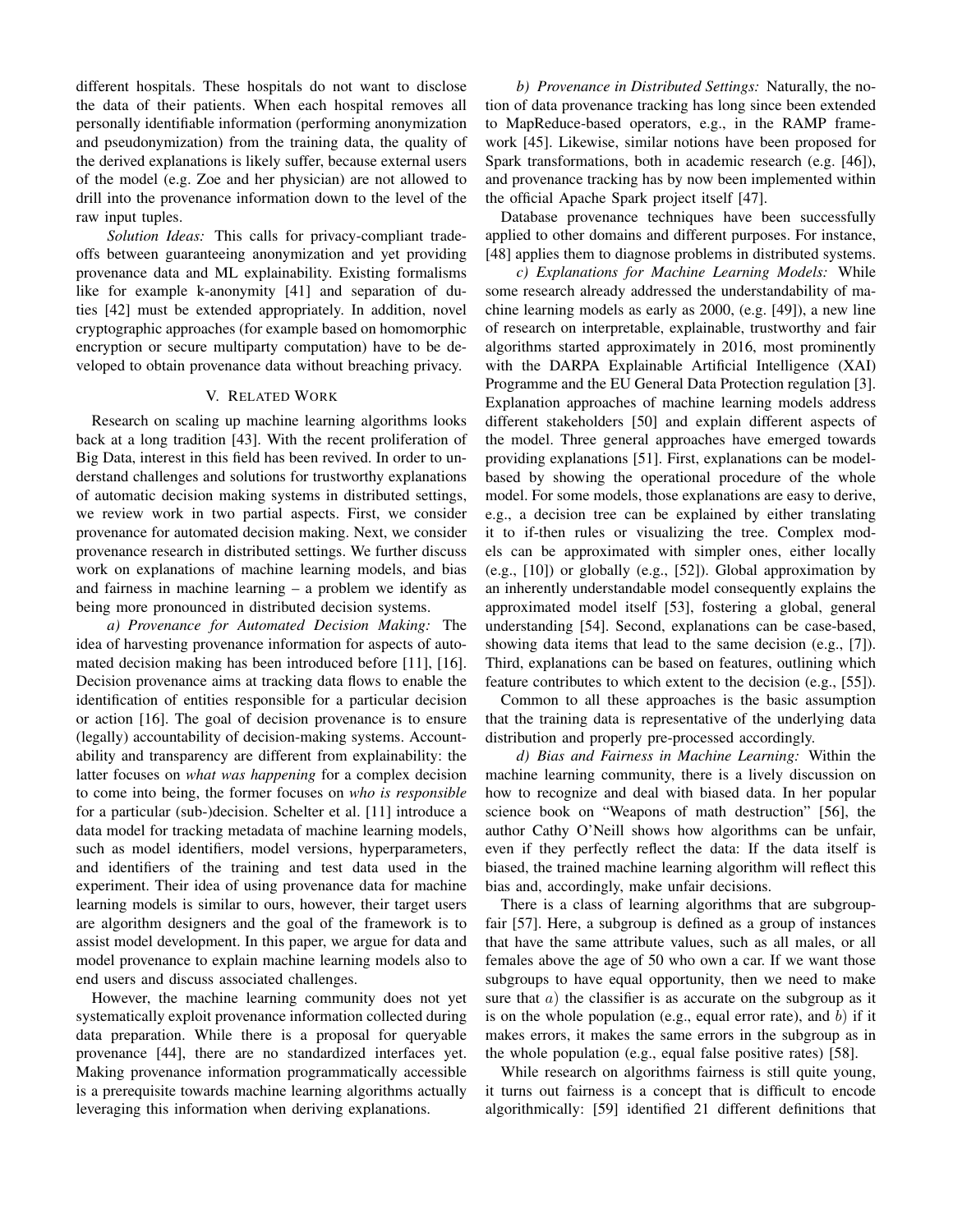have been used in literature. An additional challenge is to assess the impact of today's fair decisions – we expect them to improve the situation for discriminated subgroups – but this is not necessarily the case for different fairness criteria [59].

#### VI. DISCUSSION AND CONCLUSION

We presented a small example to illustrate the basic approach of data preparation and model learning in a distributed system, and derived challenges that arise in distributed machine learning. In real-world settings the situation can often be much more complex. In huge, unstructured data sets, data distribution might not be that obvious as in our small-world example with tabular data. There may be many missing values and different data sets might be pre-processed differently. Veracity and velocity of the underlying data may have a non-negligible impact on trustworthiness of machine learning. More complex (distributed) ML algorithms do not even allow for as straightforward explanations as is possible for our small decision trees. Moreover, several of our presented challenges might be in conflict and not all requirements might be fulfilled at the same time in real-world applications. There might for example be a trade-off between fairness of machine learning and privacy requirements.

While our example is very simplified and any classification model would have problems to construct a reliable prediction based on such a small training data set, it nevertheless illustrates the most important points:

- Without knowledge about the model construction workflow and settings (such as model hyperparameters, decision aggregation function in ensemble methods), it is impossible to reliably trace decisions back.
- Without knowledge about data provenance (including bias in the data set and any data imputations applied) we are unable to assess the trustworthiness of the resulting machine learning decision.

Thus, by considering data provenance, models can gain in accuracy and fairness, and explanations can become more holistic and truthful.

We propose to systematically exploit data provenance, gathered throughout the data preparation pipeline, to improve the outcome of the machine learning pipeline. In particular, we present our vision of deriving end-to-end explanations of data analyses. We even go so far as to claim that there can be no truthful and complete explainability in machine learning without taking data provenance into account.

The authors in [60] make an even more radical demand and request that the recording of data provenance must start even before the raw data is collected. They argue that data is always collected for specific purpose, and that this purpose must be well-documented. Knowing why the raw data was collected in the first place, we could tell a more truthful story as to how the machine learning model came to be. We regard this as a very promising, long-term direction for future work that requires interdisciplinary discussions between the producers of the raw data, the data engineers and the machine learning experts.

#### **REFERENCES**

- [1] S. Ghosh, *Distributed Systems: An Algorithmic Approach, Second Edition*, 2nd ed. Chapman & Hall/CRC, 2014.
- [2] N. Diakopoulos, "Accountability in algorithmic decision making," *Commun. ACM*, vol. 59, no. 2, pp. 56–62, Jan. 2016.
- [3] B. Goodman and S. Flaxman, "European Union regulations on algorithmic decision-making and a "right to explanation"," *ArXiv e-prints*, Jun. 2016.
- [4] I. Goodfellow, Y. Bengio, and A. Courville, *Deep Learning*. MIT Press, 2016, http://www.deeplearningbook.org.
- [5] K. Simonyan and A. Zisserman, "Very deep convolutional networks for large-scale image recognition," *CoRR*, vol. abs/1409.1556, 2014. [Online]. Available: http://arxiv.org/abs/1409.1556
- [6] L. Liu and M. T. Özsu, *Encyclopedia of Database Systems*, 1st ed. Springer Publishing Company, Incorporated, 2009.
- [7] N. Papernot and P. D. McDaniel, "Deep k-Nearest Neighbors: Towards Confident, Interpretable and Robust Deep Learning," *CoRR*, vol. abs/1803.04765, 2018.
- [8] L. A. Hendricks, R. Hu, T. Darrell, and Z. Akata, "Generating Counterfactual Explanations with Natural Language," in *Proc. WHI*, Jun. 2018. [Online]. Available: https://arxiv.org/abs/1806.09809
- [9] S. M. Lundberg and S.-I. Lee, "A unified approach to interpreting model predictions," in *Advances in Neural Information Processing Systems 30*, I. Guyon, U. V. Luxburg, S. Bengio, H. Wallach, R. Fergus, S. Vishwanathan, and R. Garnett, Eds. Curran Associates, Inc., 2017, pp. 4765–4774. [Online]. Available: http://papers.nips.cc/ paper/7062-a-unified-approach-to-interpreting-model-predictions.pdf
- [10] M. T. Ribeiro, S. Singh, and C. Guestrin, "Why Should I Trust You?": Explaining the Predictions of Any Classifier," in *Proc. KDD 2016*, 2016, pp. 1135–1144.
- [11] S. Schelter, J.-H. Böse, J. Kirschnick, T. Klein, and S. Seufert, "Automatically tracking metadata and provenance of machine learning experiments," in *Machine Learning Systems Workshop at NIPS*, 2017.
- [12] M. Herschel, R. Diestelkämper, and H. Ben Lahmar, "A survey on provenance: What for? What form? What from?" *VLDB J.*, vol. 26, no. 6, pp. 881–906, 2017.
- [13] P. Buneman and W.-C. Tan, "Data provenance: What next?" *ACM SIGMOD Record*, vol. 47, no. 3, pp. 5–16, 1 2019.
- [14] Y. Cui and J. Widom, "Lineage tracing for general data warehouse transformations," *The VLDB Journal*, vol. 12, no. 1, pp. 41–58, May 2003.
- [15] S. Abiteboul, M. Arenas, P. Barceló, M. Bienvenu et al., "Research Directions for Principles of Data Management (Abridged)," *SIGMOD Rec.*, vol. 45, no. 4, May 2017.
- [16] J. Singh, J. Cobbe, and C. Norval, "Decision provenance: Capturing data flow for accountable systems," *CoRR*, vol. abs/1804.05741, 2018. [Online]. Available: http://arxiv.org/abs/1804.05741
- [17] S. Lee, S. Köhler, B. Ludäscher, and B. Glavic, "A SQL-Middleware Unifying Why and Why-Not Provenance for First-Order Queries," in *Proc. ICDE 2017*, 2017, pp. 485–496.
- [18] D. Deutch, Y. Moskovitch, I. Polak, and N. Rinetzky, "Towards Hypothetical Reasoning Using Distributed Provenance." in *Proc. EDBT 2018*, 2018, pp. 461–464.
- [19] T. Müller, B. Dietrich, and T. Grust, "You Say 'What', I Hear 'Where' and 'Why'? (Mis-)Interpreting SQL to Derive Fine-Grained Provenance," *PVLDB*, vol. 11, no. 11, pp. 1536–1549, 2018.
- [20] P. Buneman, S. Khanna, and W. C. Tan, "Why and Where: A Characterization of Data Provenance," in *Proc. ICDT 2001*, 2001, pp. 316–330.
- [21] C. M. Bishop, *Pattern Recognition and Machine Learning*. Springer-Verlag New York Inc., February 2008, no. 978-0387310732.
- [22] D. J. Stekhoven and P. Buehlmann, "MissForest non-parametric missing value imputation for mixed-type data," *Bioinformatics*, vol. 28, no. 1, pp. 112–118, 2012.
- [23] A. Doan, A. Halevy, and Z. Ives, *Principles of Data Integration*, 1st ed. San Francisco, CA, USA: Morgan Kaufmann Publishers Inc., 2012.
- [24] D. Suciu, D. Olteanu, R. Christopher, and C. Koch, *Probabilistic Databases*, 1st ed. Morgan & Claypool Publishers, 2011.
- [25] J. Jestes, K. Yi, and F. Li, "Building wavelet histograms on large data in mapreduce," *PVLDB*, vol. 5, no. 2, pp. 109–120, 2011.
- [26] B. Yildiz, T. Büyüktanir, and F. Emekçi, "Equi-depth histogram construction for big data with quality guarantees," *CoRR*, vol. abs/1606.05633, 2016.